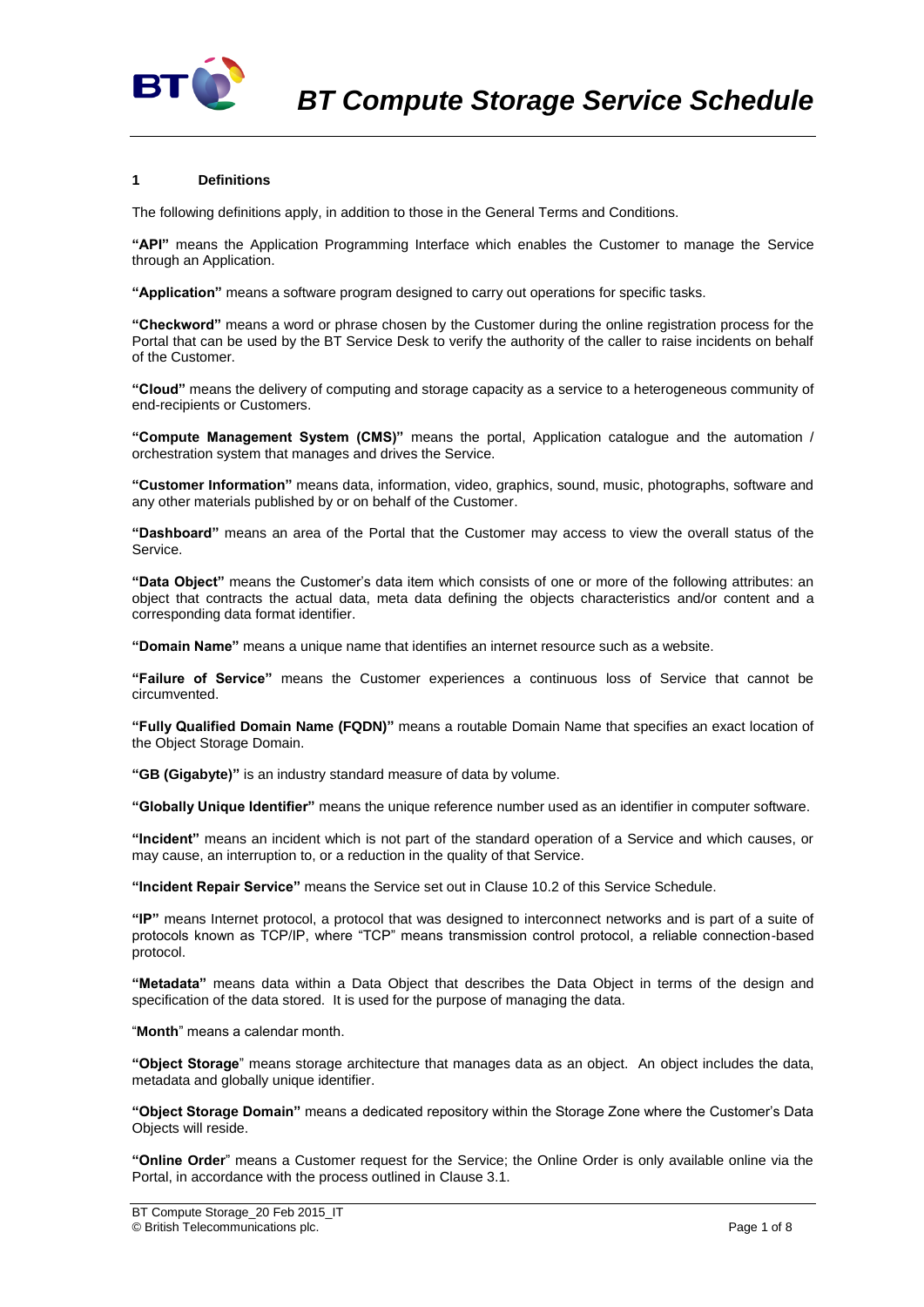

**"Planned Maintenance"** means any work that is planned in advance to be carried out by BT or on its behalf that causes the Service to be suspended.

**"Portal"** means the online system that allows the Customer to place Online Orders, change Online Orders, see the status of the Service and access certain systems (depending on the Service option chosen by the Customer).

**"Service"** has the meaning given in clause 2.1.

**"Service Desk"** means the facility provided by BT to handle enquiries and administration for the Service.

"**Service Level**" means the level of Service which is applicable to the Service, as set out in Clause 20 of this Service Schedule.

**"Storage Zone"** means the configuration of hardware and software to create a platform where the Customer's data is stored.

**"System Administrator"** means a person named by the Customer to be the Customer's point of contact with BT for matters relating to the management of the Service.

**"Third Party Information"** means data, information, video, photographs, software and any other materials (in whatever form) not owned or generated by or on behalf of the Customer, including information belonging to a User which is not Customer Information, published or otherwise made available by the Customer using the Service.

**"Token"** means an encrypted key used by applications API to access Data Objects stored in the Object Storage.

**"Utility Rate Card"** means information available via the Portal that shows the Charges for the Service on an hourly basis.

**"User ID"** means the identification number provided to the Customer by BT for the purposes of security in the provision of the Service.

## **2 Service Summary**

- 2.1 BT Compute Storage is a Cloud based service providing the Customer with a self-service capability to browse, select and store data ("Service").
- 2.2 BT will provide the Customer with virtual access to a BT data centre where the Customer may select a dedicated repository for storage of their data ("Object Storage Domain").

### **3 Service Components**

The Service comprises access to a Portal, Storage Zone, Object Storage Domain and, provision of a FQDN and Tokens.

### <span id="page-1-0"></span>**3.1 Portal**

**3.1.1** The Portal is an online system which allows a Customer to place and amend an Online Order and view the status of existing Online Orders. The Portal enables the Customer to select Object Storage Domains and the location of data centres for deployment of the Object Storage Domains.

### **3.2 Storage Zone**

- 3.2.2 The Storage Zone provides the physical infrastructure where BT will create an Object Storage Domain and the Customer will store their Data Objects.
- 3.2.3 The Storage Zone will automatically allocate and provision the Object Storage Domain to the Customer when ordered.
- 3.2.3 The Portal will indicate the Storage Zones available to the Customer. BT may make additional Storage Zone options available to the Customer from time to time.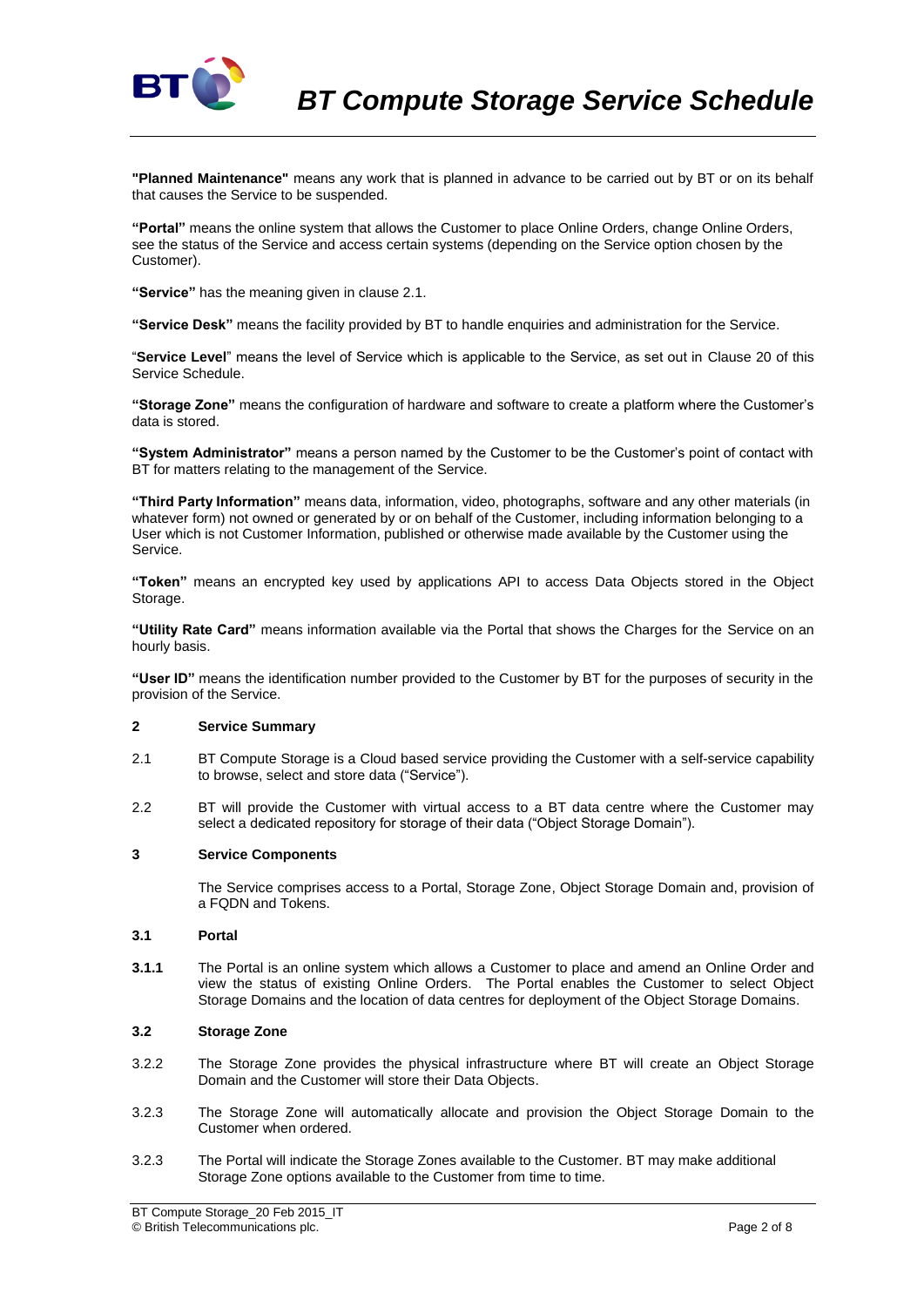

### **3.3 Object Storage Domain**

- 3.3.1 The Object Storage Domain is a Customer dedicated repository within the Storage Zone where the Customer's Data Objects reside.
- 3.3.2 The Customer selects the Object Storage Domain via the Portal. Upon delivery of the Object Storage Domain BT will provide the Customer with a Fully Qualified Domain Name (FQDN) and Tokens for use in conjunction with their chosen Application.
- 3.3.3 The Customer will access the Object Storage Domain using the BT provided FQDN and the Customer provided Application. The Customer will choose the Application it wishes to use to access the Service. The choice of Application will be determined by how the Customer elects to use the Object Storage Domain. The Service does not include the provision of Applications to the Customer.

## **3.4 FQDNs and Tokens**

3.4.1 A FQDN provides access to an Object Storage Domain. BT will provide the Customer with a Token in order to authenticate a FQDN. The Customer must use the Tokens within a few hours of receipt. Failure to use the Tokens will result in them being disabled. If the Tokens are disabled the Customer will be required to regenerate them within three (3) hours of disablement via the Portal.

### **4 Internet**

- 4.1 The Customer will access the Object Storage Domain via the Internet. Such Internet connection is not part of this Service and is subject to separate conditions and Charges.
- 4.2 The Customer acknowledges that:
	- (a) the Internet is independent of the Service and BT has no responsibility for provision of the Internet; and
	- (b) use of the Internet is solely at the Customer's risk and subject to all applicable laws. BT has no responsibility for any information, software, services or other materials obtained, downloaded, shared and transmitted by the Customer using the Internet.

### **5 Commencement and Term**

- 5.1 The Agreement is effective once the Customer submits an Online Order on the Portal.
- 5.2 The Service will commence on the Operational Service Date (OSD).

### **6 Technical Requirements**

6.1 The Customer is required to have Internet access, all computer hardware, software and telecommunications equipment and services necessary to access and use the Service.

### **7 BT Service management Boundary (SMB)**

7.1 BT's responsibility for the Service under this Agreement is for the management of the Storage Zone, provision of the Object Storage Domain, FQDNs and Tokens. A suitable Application to access the Object Store Domain is outside the SMB. BT will have no responsibility for the Service (including any responsibility to meet any Service Levels) outside the Service Management **Boundary** 

## **8 Ordering Process**

- 8.1 The Customer is responsible for opening an account with BT to gain access to the Portal to enable online ordering.
- 8.2 On receiving an Online Order from the Customer BT will configure the Service as set out in the Online Order. Once the Online Order is configured the OSD occurs and the Customer may start using the Service.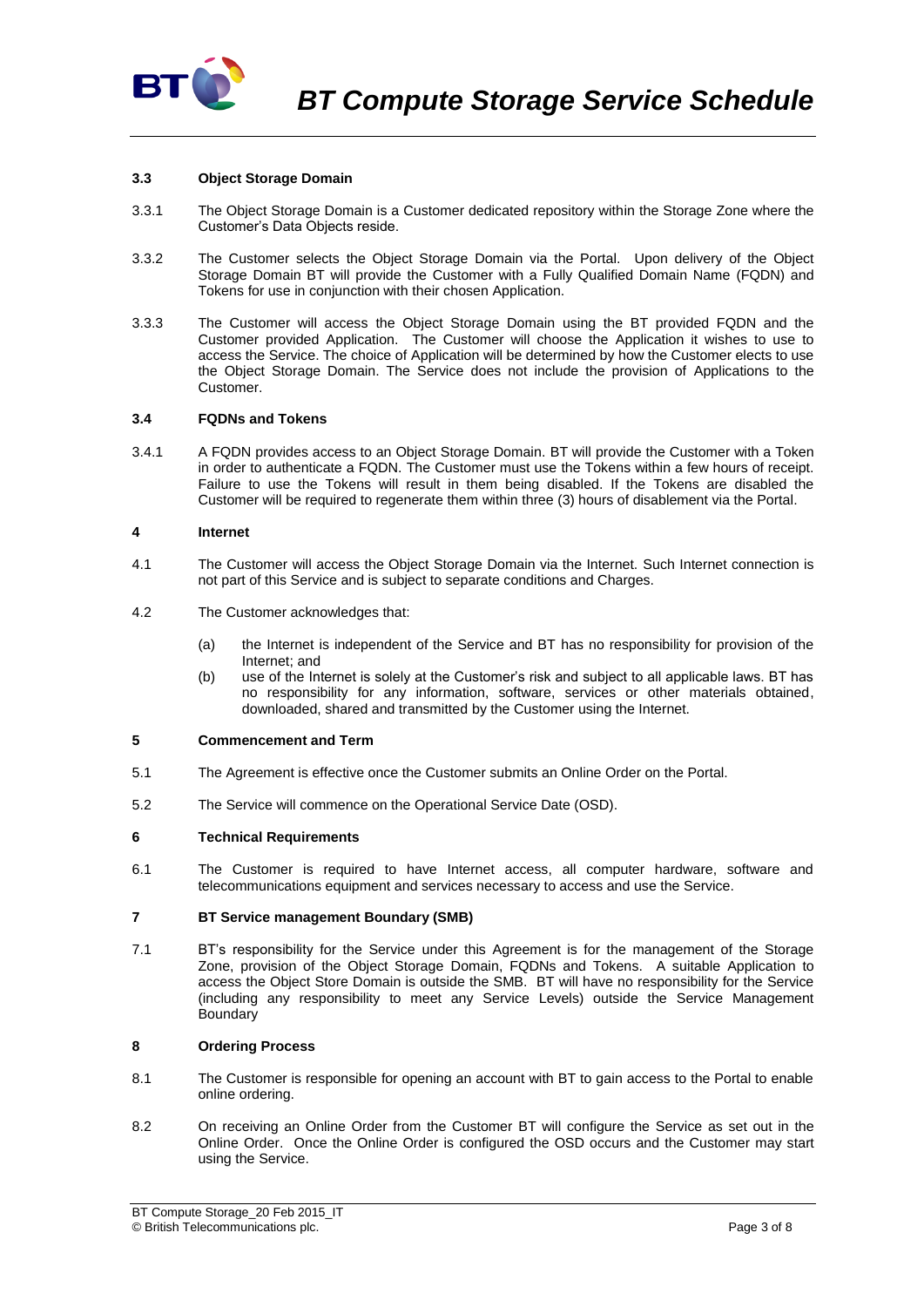

# **9 In Life Management**

- 9.1 The Portal operates a Dashboard that allows the Customer to see how much storage is being consumed and the associated Charges.
- 9.2 Upon delivery of the Object Store Domain BT will present the Customer with Tokens.
- 9.3 The Customer is required to renew all Tokens within three (3) years of the OSD via the Portal.

### **10 Service Management**

### **10.1 Service Desk Support**

10.1.1 BT will provide a Service Desk operating twenty four (24) hours per day, seven (7) days per week, including national, public or bank holidays, which will receive and record Service Incident reports from the Customer.

### <span id="page-3-0"></span>**10.2 Incident Repair Service**

- 10.2.1 If BT detects, or if the Customer reports an Incident BT will respond to the Incident without undue delay. BT will perform tests to determine the cause of the Incident, and will notify the System Administrator by telephone or e-mail.
- 10.2.2 The Service Desk will keep the Customer updated at regular intervals until the Incident is resolved.
- 10.2.3 BT will raise additional Charges for work performed and money spent to address incidents resulting from Service failures caused by the Customer on a time and material basis at the prevailing Charges.
- 10.2.4 If the Customer asks BT to perform any additional work this will be subject to prior written agreement between the Parties and additional Charges will apply.

### **11 Planned Maintenance**

11.1 The Customer acknowledges and accepts that occasionally BT may have to carry out routine or emergency maintenance, updates and other procedures for reasons of health, safety, security or otherwise to protect the Service, and which may cause a disruption to the Service, ("Planned Maintenance"). BT will provide the Customer with as much prior notice as practicable with respect to Planned Maintenance.

### **12 Service Updates**

12.1 BT may make updates to the Service from time to time provided that such updates do not materially decrease or impair performance of the Service,

### **13 Security**

- 13.1 The Customer is responsible for the security and proper use of all User IDs, Checkwords, passwords, FQDN and Tokens. BT reserves the right to suspend access to the Service at any time if BT has reason to believe that there is, or is likely to be, a breach of security or misuse of the Service. BT will notify the Customer as soon as possible after it has done so.
- 13.2 The Customer must immediately inform BT if there is any reason to believe that a User ID, password, Token, or Checkword allocated by BT has, or is likely to, become known to someone not authorised to use it or is being, or is likely to be, used in an unauthorised way.
- 13.3 BT reserves the right to require the Customer to change any or all of the Checkwords or passwords associated with the Service and used by the Customer in connection with the Service.
- 13.4 The Service is delivered within a secure BT data centre with a security policy for the protection of Site, infrastructure and network. Although BT will use reasonable care and skill in carrying out its obligations under this Agreement in accordance with BT's security policy, it is not possible to guarantee that all instances of fraud, misuse, unwanted or unauthorised activity or access to the Customer's Information will be prevented or detected. Whenever BT becomes aware that security

BT Compute Storage\_20 Feb 2015\_IT © British Telecommunications plc. Page 4 of 8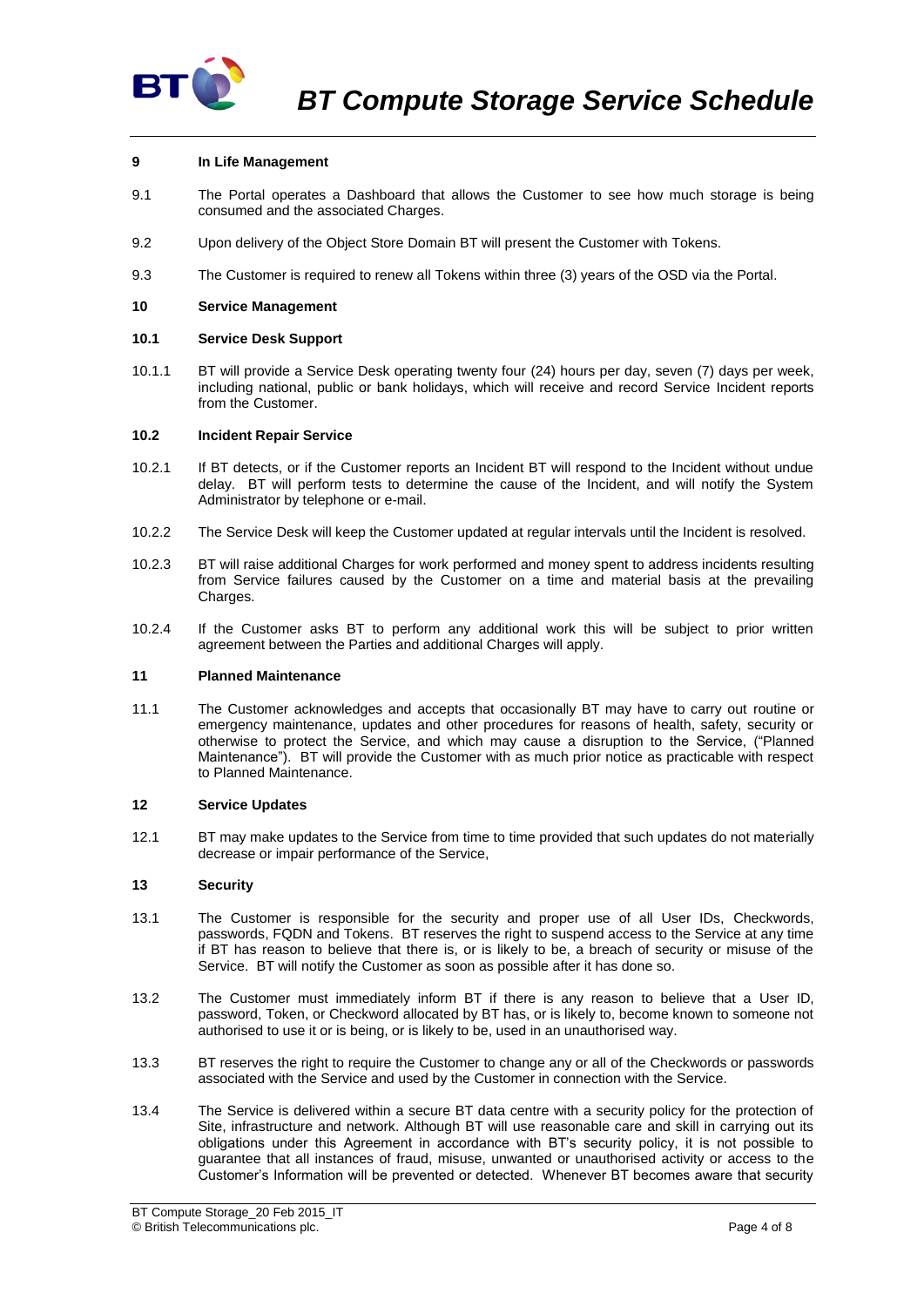

*BT Compute Storage Service Schedule*

has been compromised, BT will take actions in order to limit any further occurrences of fraud, misuse, unwanted or unauthorised activity or access to the Customer's Information. Nevertheless, BT accepts no liability for any such incidents, or for any loss or damage suffered by the Customer. The Customer shall therefore take responsibility for the security of the Customer Information, Content and application of security policies designed to prevent unwanted or unauthorised activity or access to the Customer's Information.

13.5 The Customer is advised to obtain its own business continuity insurance.

#### **14 BT's use of Customer Information and Personal Data**

- 14.1 In order for BT to provide and support the Service, BT may use personal data, (typically name, email address, telephone number and business and/or Site(s) address), of Users within the Customer's organisation or control in order to:
	- (a) process, track and fulfil Online Orders for the Service;
	- (b) deliver and commission the Service,
	- (c) process, track and resolve Incidents with the Service,
	- (d) administer access to the online portals relating to the Service;
	- (e) compile, dispatch and manage the payment of invoices relating to the Service;
	- (f) manage the Agreement and resolve any disputes relating to it;
	- (g) respond to general queries relating to the Service;
	- (h) provide security and technical support.
- 14.2 BT may also send the Customer additional information concerning the Service, or related services. This information will typically be sent to the Customer Contact, involved in the procurement or management of the Service.
- 14.3 Any personal data that may be collected and processed by BT (including payment data) is subject to, and will be handled in accordance with, applicable data protection laws.
- 14.4 BT will have no access to the Customer Information stored by the Customer.
- 14.5 The location and access points of the Customer Information are defined by the Customer and as such the Customer needs to ensure compliance with relevant laws and regulations.
- 14.6 BT will not change the country where the Customer Information resides without providing notice to the Customer, unless required to do so in order to comply with applicable laws and regulations.

#### <span id="page-4-0"></span>**15 The Customer's Responsibilities**

- 15.1 The Service is provided solely for the Customer's own use including use by Users and the Customer will not assign, resell, reproduce, copy, duplicate, transfer, lease, distribute, display, disclose, trade or otherwise commercially exploit the Service (or any part thereof) for any purpose, or otherwise make the Service available to any third party except Users.
- 15.2 The Customer is solely responsible for any obligation or liability arising out of transactions of any kind entered into between the Customer and any third party accessing or relying on the Service, Customer Information, or Third Party Information. BT will not be a party to, or in any way responsible for, any transaction between the Customer and any third party.
- 15.3 The Customer is responsible for the creation, design and maintenance of all Customer Information.
- 15.4 The Customer will ensure that the Customer Information and any Third Party Information does not include any information or material, which could be illegal or could lead to a legal dispute.
- 15.5 The Customer will comply with all obligations as notified by BT which are required under BT's security policy.
- 15.6 The Customer must comply with all relevant legislation, instructions, licences, guidelines issued by regulatory authorities, and any codes of practice which apply to the Customer, including those which relate to the Customer Information or Third Party Information.

BT Compute Storage\_20 Feb 2015\_IT © British Telecommunications plc. Page 5 of 8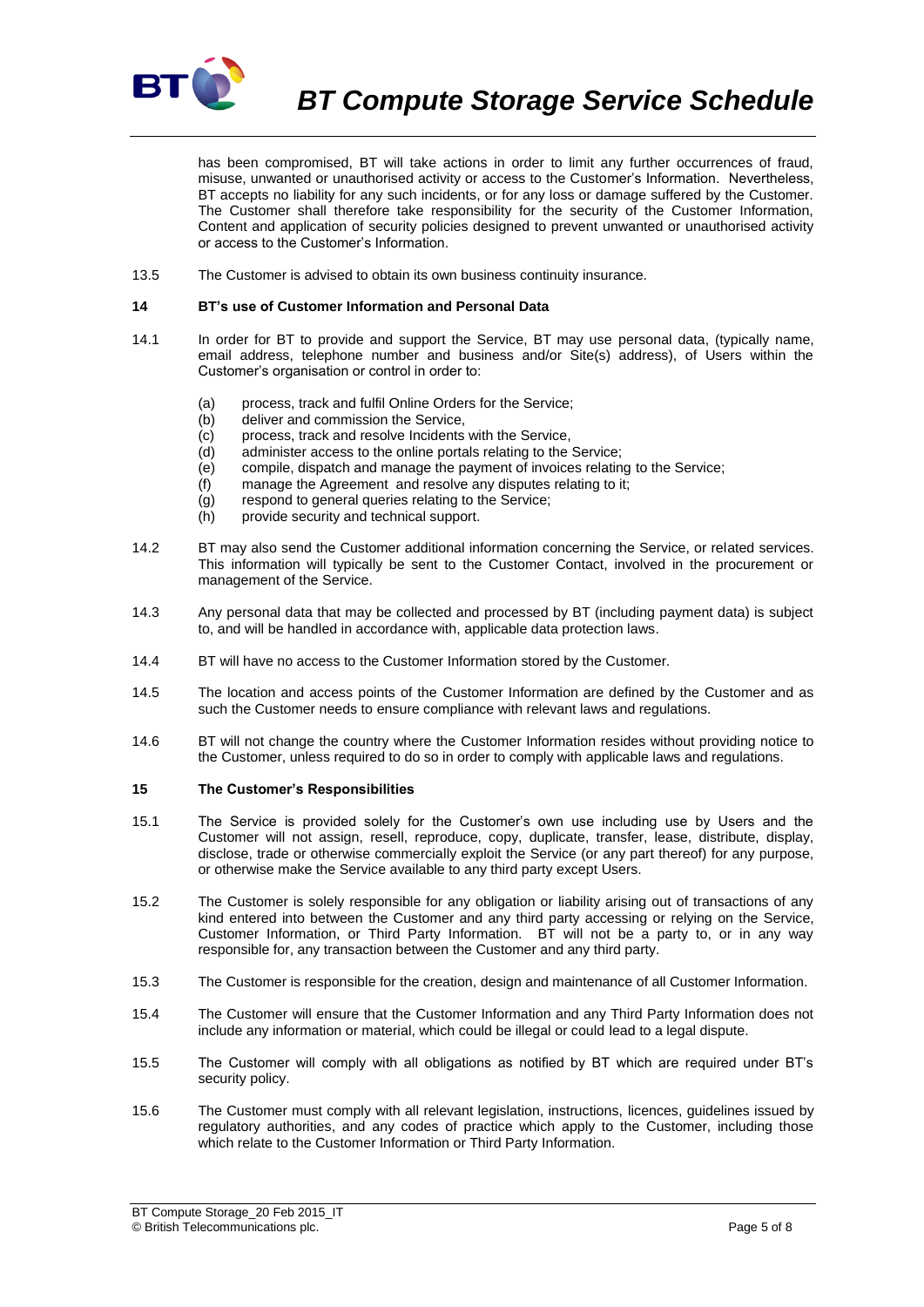

- 15.7 The Customer irrevocably and unconditionally agrees to indemnify and keep indemnified and to hold BT, BT Group Companies and their officers, directors and employees harmless against claims, losses, damages, costs, expenses and liability arising from or in connection with:
	- (a) any Customer Information, Third Party Information or other Content or communication sent, provided or stored in connection with the Service;
	- (b) the installation, maintenance or use of any software or other material installed by or on behalf of the Customer;
	- (c) any injury to persons, or damage to the Site or the BT Equipment used for the provision of this Service or other equipment belonging to BT or a third party which is located on the Site, as a result of action taken on behalf of the Customer;
	- (d) any breach of confidence or infringement of intellectual property rights.
- 15.8 The Customer is responsible for ensuring that the System Administrator will report all service repair incidents using the reporting procedures notified to the Customer by BT, and will be available for all subsequent Incident management communications.

## **16 BT's Acceptable Use Policy**

- 16.1 The Customer is solely responsible for all aspects of Customer Information which are not specifically set out in this Service Schedule as being BT's responsibility. The Customer acknowledges that it has read and agrees to be bound by and to ensure that any Users will comply with this BT Acceptable Use Policy ("AUP") and generally accepted Internet standards.
- 16.2 The Service must not be used:
	- (a) fraudulently or in connection with a criminal offence under the laws of any country where the Service is provided;
	- (b) to send, receive, upload, download, use or re-use any information or material which is offensive, abusive, indecent, defamatory, obscene or menacing, or in breach of confidence, copyright, privacy or any other rights;
	- (c) in contravention of any instructions that BT has given under the Agreement;
	- (d) to cause annoyance, inconvenience or needless anxiety;
	- $\overrightarrow{e}$  to send or provide or receive unsolicited advertising or promotional material;
- 16.3 The Customer must not use a Domain Name which infringes the rights of any person in a corresponding trade mark or name.
- 16.4 If the Customer or anyone else, (with or without the Customer's knowledge or approval) uses the Service in contravention of the AUP; or uses the Service in any way which, is, or is likely to be, detrimental to the provision of the Service to the Customer or any other customer and fails to take corrective action within a reasonable period of receiving notice from BT, then BT can treat the contravention as a material breach and as such BT may either suspend the Service or terminate the Service pursuant to the General Terms and Conditions. If Service is suspended it will not be restored until the Customer provides an acceptable assurance that there will be no further contravention.

### **17 Charges and Invoicing**

- 17.1 Charges for the Service are set out in the Portal.
- 17.2 BT will invoice Charges on or after the dates set out below:
	- (a) One-off Charges on the OSD of the relevant Online Order;
	- (b) Usage or other recurring Charges on the OSD and thereafter monthly in arrears.
- 17.3 Charges for the Service are calculated on a monthly basis against the prevailing Utility Rate Card on the Portal. Usage Charges will apply as shown on the Utility Rate Card on the Portal.
- 17.4 Data storage Charges are based upon per GB of storage used.
- 17.5 The uploading and retrieval of data from the Object Storage Domain incurs Charges based upon Internet bandwidth use. Charges for Internet bandwidth use are levied above an initial allowance of 1GB per Month. Charges are based upon per GB of Internet bandwidth use.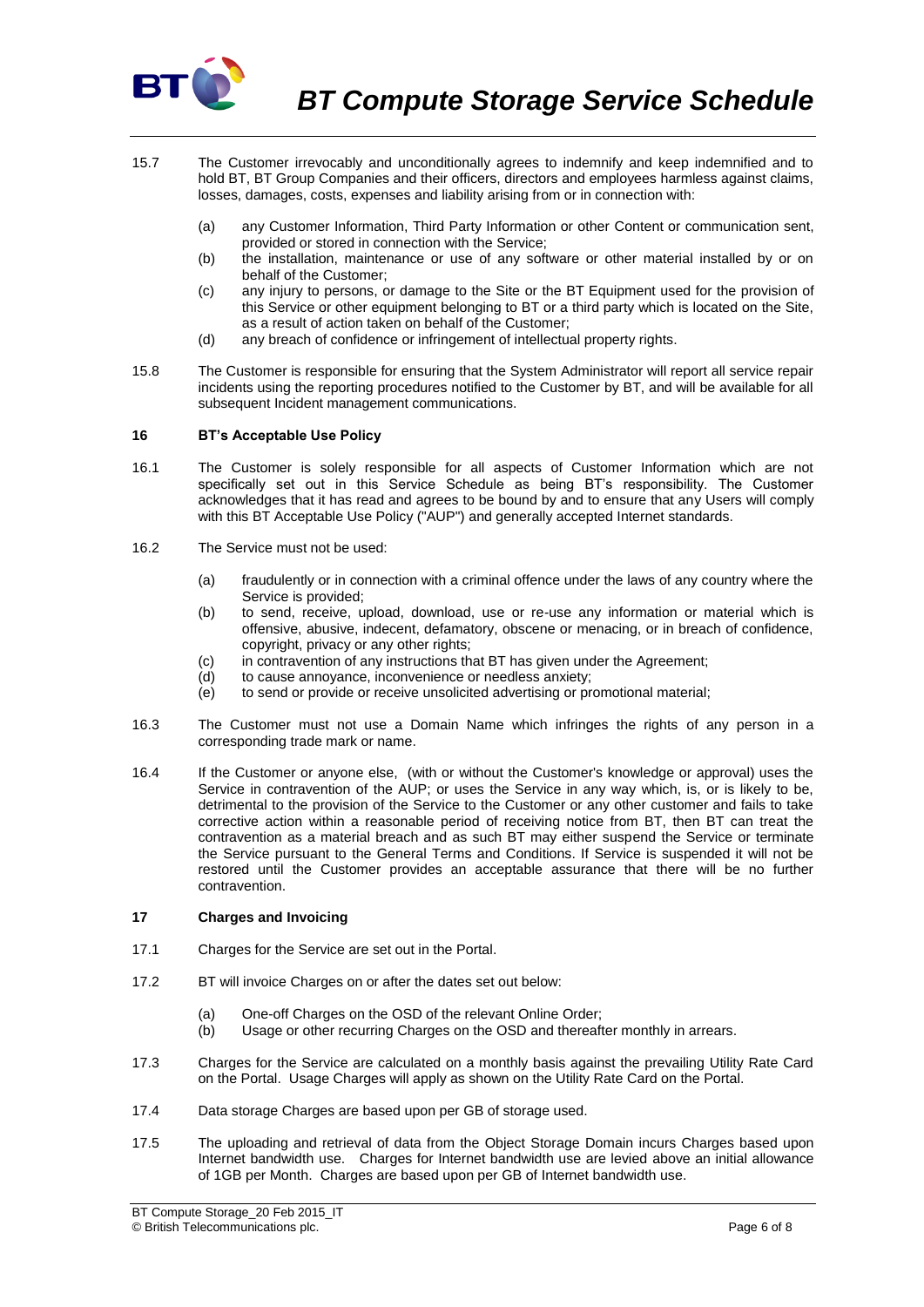

- 17.6 BT may invoice the Customer for Charges for investigating Customer reported Incidents where BT finds no Incident or that the Incident is outside the Service Management Boundary.
- 17.7 BT may at any time review the Charges for the Service and will provide the Customer with 30 days' prior written notice of any such change in Charges. If the Customer objects to the change in Charges it may exercise its termination rights under Clause 18 of this Service Schedule.
- 17.8 Notwithstanding any other provision in the Agreement, BT may delay or bring forward the sending of invoices to coincide with billing cycles from time to time. The Customer acknowledges that the first and last invoice in relation to a particular Service may include Charges due for more or less than one complete billing cycle according to when such Service is connected and/or terminated.

### **18 Termination of Service**

The following Clause will replace and supersede Clause 12.1 of the General Terms and Conditions.

- 18.1 The Customer may terminate the Service via the Portal at any time, provided that the Customer agrees
	- (a) to pay any outstanding Charges or interest properly due and payable up to the date of termination; and
	- (b) that there will be no refund of Charges which have been paid in advance.
- 18.2 BT may terminate this Agreement or the Service at any time by giving at least 90 days' notice to the Customer.

#### **19 Suspension of Service**

- 19.1 BT may suspend Service(s) or terminate this Agreement immediately on notice to the Customer where the Customer is in material breach of this Agreement and if the breach is capable of remedy, fails to remedy the breach within a reasonable time of being requested by BT to do so.
- 19.2 Where a Service is suspended because the Customer is in material breach of this Agreement, the Customer must pay the Charges for that Service until this Agreement is terminated.

## <span id="page-6-0"></span>**20 Service Levels**

- 20.1 BT aims to provide the Service within an availability target of 99.95%. The availability target relates to the availability of the Object Storage Domain including the infrastructure required to deliver it.
- 20.2 If BT fails to meet the availability target of 99.95% then the Charges for the affected Service will be credited as follows:

| <b>Availability Target</b>                             | <b>Credit</b>                  |
|--------------------------------------------------------|--------------------------------|
| For every reported incident that BT is below<br>target | 1 day's<br>recurring<br>Charge |

- 20.3 The credit will be applied to the monthly Charge for the Service. The credit per reported instance that BT is below target will be capped at a maximum of 1 Month's Charges.
- 20.4 The Parties acknowledge that each Service Credit is a genuine pre-estimate of the loss according to section 1382 of the Italian Civil Code.
- 20.5 Service Credits are the Customer's sole right and remedy if BT does not meet the Service Level. Any failure by BT to meet the Service Level specified in this Clause [20](#page-6-0) shall not be considered a material breach of the Agreement.
- 20.6 The Service Level is measured as the availability of the Object Storage Domain to the network interface.

BT Compute Storage\_20 Feb 2015\_IT © British Telecommunications plc. Page 7 of 8